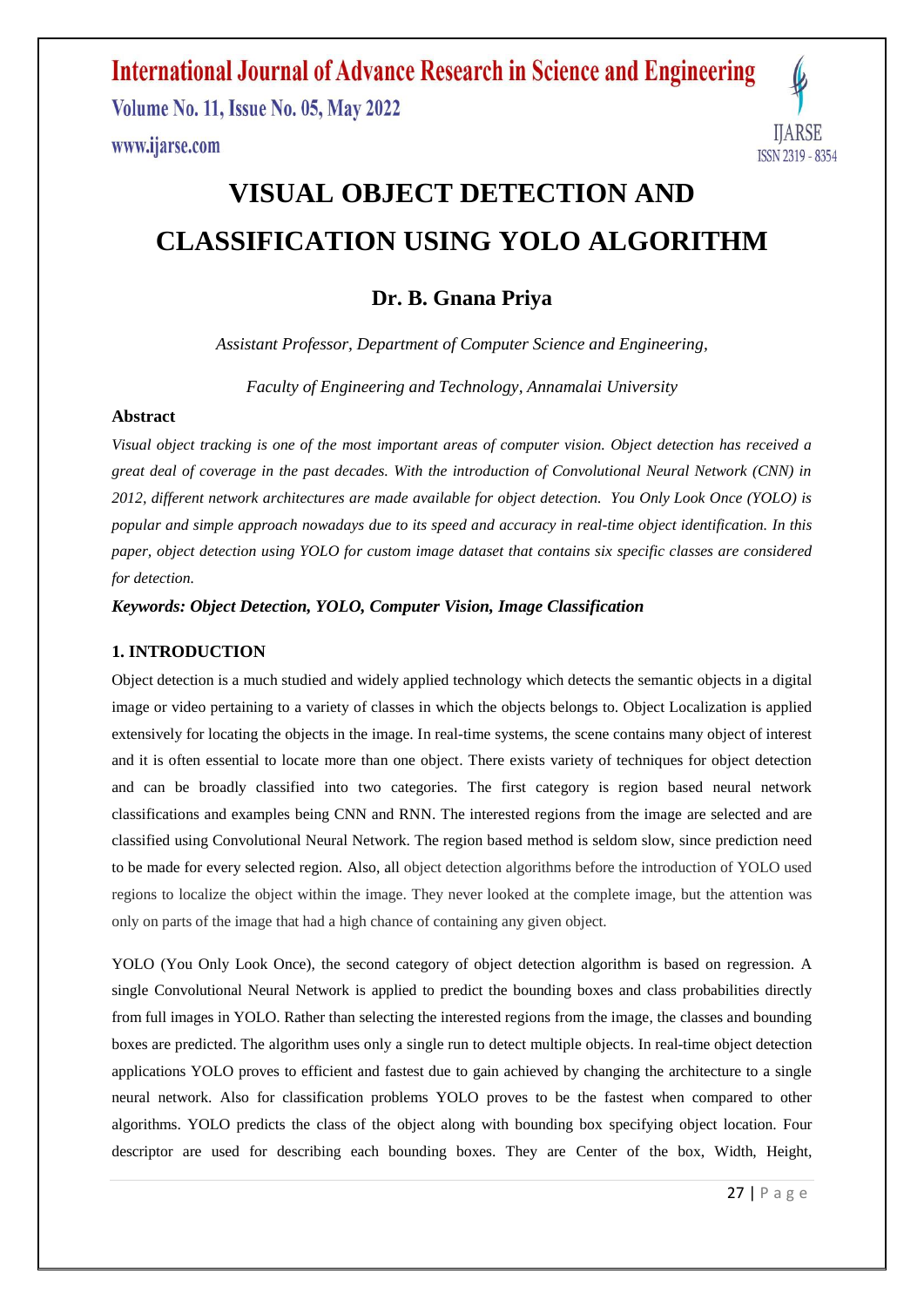**Volume No. 11, Issue No. 05, May 2022** 

### www.ijarse.com



corresponding class of an object. It also finds the probability (real number) that there is an object in the bounding box. YOLO algorithm makes localization errors but predicts less false positives in the background. YOLO splits the image into a grid, rather than searching for interesting regions in the image. Each one of the grid is responsible for predicting its own bounding boxes.

#### **2. RELATED WORK**

Different strategies have been proposed to solve the problem of object identification throughout the years. These techniques focus on the solution through multiple stages. Namely, these core stages include recognition, classification, localization, and object detection. Object Detection [1][2] is modeled as a classification problem where at all possible locations we take gaps of fixed sizes from the input object to feed these patches into an image classifier. Every window is fed to the classifier which determines the object's class in the window. Along with the technological progression over the years, these techniques have been facing challenges such as output accuracy, resource cost, processing speed and complexity issues. With the invention of the first Convolutional Neural Network (CNN) algorithm in the 1990s inspired by the Neocognitron by Yann LeCun et al. [3] and significant inventions like AlexNet [4], which won the ImageNet Large Scale Visual Recognition Challenge (ILSVRC) in 2012 (thus later referred to as ImageNet) CNN algorithms have been capable of providing solutions for the object detection problem in various approaches. With the purpose of improving accuracy and speed of recognition, optimization focused algorithms such as VGGNet [5], GoogLeNet [6] and Deep Residual Learning (ResNet) [7] have been invented over the years. You Only Look Once: Unified, Real-Time Object Detection, by Joseph Redmon. Their prior work is on detecting objects using a regression algorithm. To get high accuracy and good predictions they have proposed YOLO algorithm in this paper [8]. Understanding of Object Detection Based on CNN Family and YOLO, by Juan Du. In this paper, they generally explained about the object detection families like CNN, R-CNN and compared their efficiency and introduced YOLO algorithm to increase the efficiency [9]. Learning to Localize Objects with Structured Output Regression by M. B.Blaschko is a paper about Object Localization. In this, they used the Bounding box method for localization of the objects to overcome the drawbacks of the sliding window method [10].

#### **3. OBJECT DETECTION USING YOLO**

First, an image is taken and YOLO algorithm is applied. In our example, the image is divided as grids of 3x3 matrixes. We can divide the image into any number grids, depending on the complexity of the image. Once the image is divided, each grid undergoes classification and localization of the object. The objectness or the confidence score of each grid is found. If there is no proper object found in the grid, then the objectness and bounding box value of the grid will be zero or if there found an object in the grid then the objectness will be 1 and the bounding box value will be its corresponding bounding values of the found object. The bounding box prediction is explained as follows. Also, Anchor boxes are used to increase the accuracy of object detection which also explained below in detail.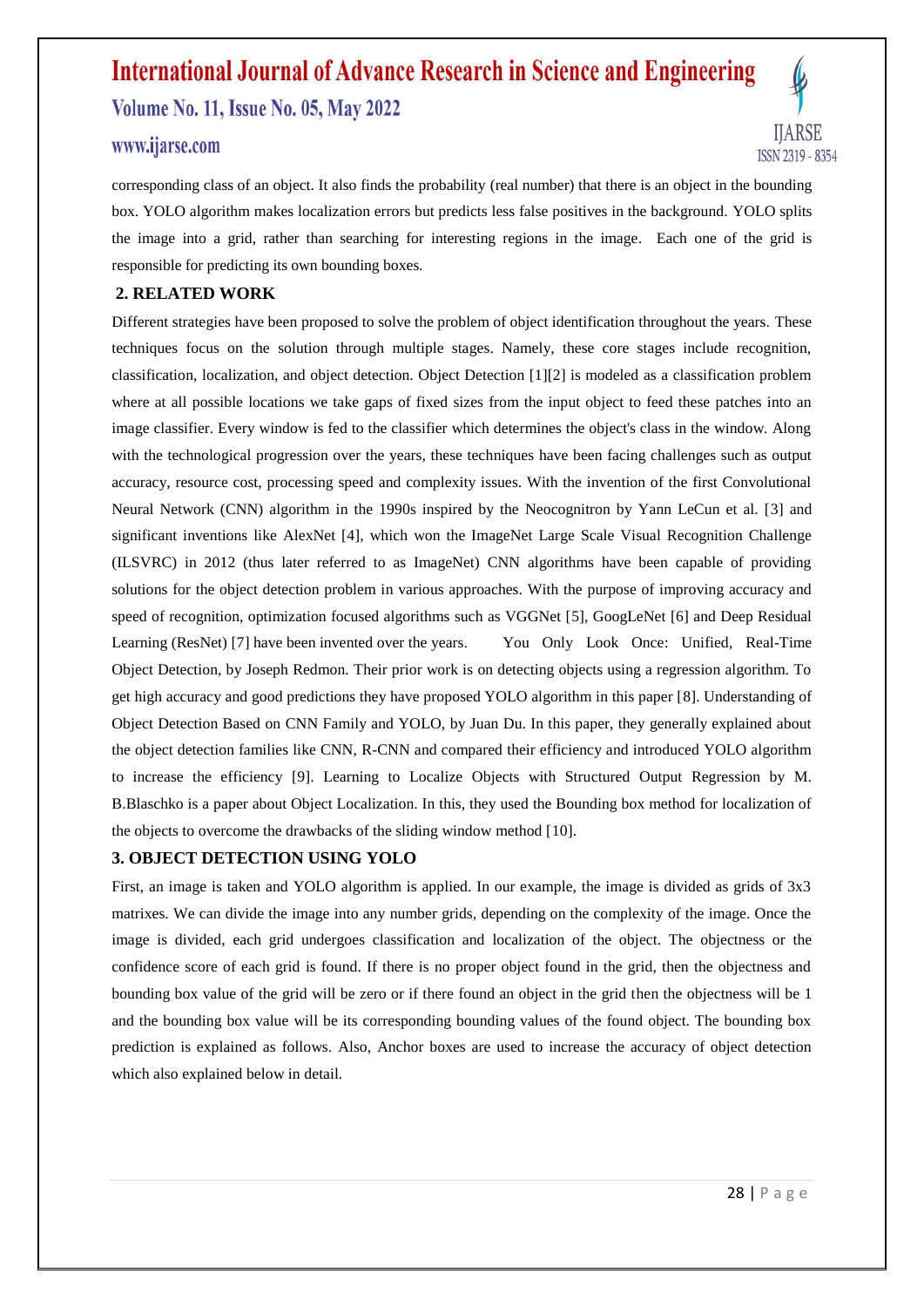**Volume No. 11, Issue No. 05, May 2022** 

### www.ijarse.com



#### 3.1 Residual blocks

Initially the image is divided into various grids. Each grid has a dimension of S x S. The grid cells are such that they have an equal dimension. Every grid cell will detect objects that appear within them. If an object centre appears within a certain grid cell, then that cell will be responsible for detecting it.

#### 3.2 Bounding box predictions

An outline to man object in an image is given by bounding box. The bounding box generally consists of the following attributes: (i) Width (bw), (ii) Height (bh), (iii) Class (for example, Human ,bus, car, traffic light in the problem). This is represented by the letter c. (iv) Bounding box center (bx,by). Both image classification and object localization techniques are applied for each grid of the image and each grid is assigned with a label. Then the algorithm checks each grid separately and marks the label which has an object in it and also marks its bounding boxes. The labels of the gird without object are marked as zero.

#### 3.3 Anchor Box

By using Bounding boxes for object detection, only one object can be identified by a grid. So, for detecting more than one object we go for Anchor box. Any number of anchor boxes can be used for a single image to detect multiple objects.

3.4 Intersection over union (IOU)

Intersection over union (IOU) is a phenomenon in object detection that describes how boxes overlap. YOLO uses IOU to provide an output box that surrounds the objects perfectly. Each grid cell is responsible for predicting the bounding boxes and their confidence scores. The IOU is equal to 1 if the predicted bounding box is the same as the real box. This mechanism eliminates bounding boxes that are not equal to the real box.

3.5 Non-max suppression

This will lead to the algorithm detecting the object multiple times instead of just once. This is where Non-max suppression comes in where it ensures the algorithm detects each object only once. As was previously stated, each cell outputs  $y = (P_c, b_x, b_y, b_x, b_\perp, c)$  with P being the probability there is an object. Non-max suppression takes the bounding box with the highest Pc, discards any bounding boxes with  $P_c \le 0.6$ .

#### **4. EXPERIMENTS**

The task of object detection is to find the presence of objects in images and classify them to their relevant classes to which they belong. In this work, we take into account six classes for classification: car, bus bicycle, human, traffic light and truck. The numbers of objects are taken such that they are evenly distributed. They are then annotated with bounding boxes. Each object we want to detect is put into a box and is labelled with the object classes to which they belong. The pre-trained weights from YOLOV3 model is used here. YOLO first takes an input image: Fig 1.The framework then divides the input image into grids (Example: 3 X 3 grid). For each grid image classification and localization are applied. The algorithm then predicts the bounding boxes and their corresponding class probabilities for each object. Non-Max Suppression is used to ensure that every object is detected only once.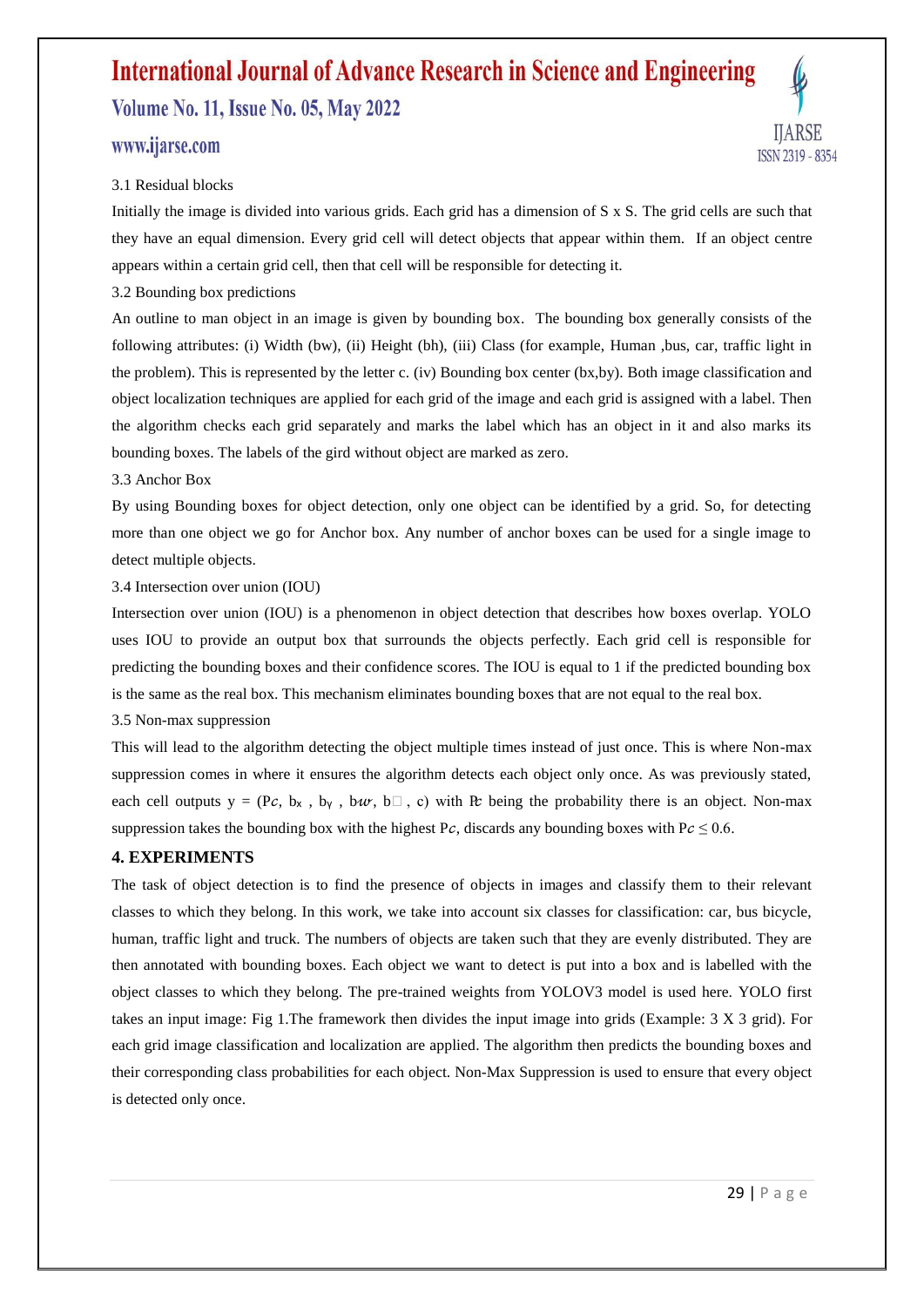**Volume No. 11, Issue No. 05, May 2022** 

www.ijarse.com





**Fig. 1 : Input Images**

#### **5. RESULTS**

YOLO algorithm uses a convolution neural network which consists of 24 convolutional layers and 2 fully connected layers. Each layer has its own functionality and significance. The convolutional layers are followed by pooling layers and then two fully connected layers are connected. It is pre-trained on the ImageNet dataset that consists of 1000 classes for classification. The pre-training for classification is performed on the dataset with the image resolution of 224 x 224×3. For object detection, in the end, the last 4 convolutional layers followed by 2 fully connected layers are added to train the network. Then the final layer predicts the class probabilities and bounding boxes. All the other convolutional layers use leaky ReLU activation whereas the final layer uses a linear activation. The output is the class prediction of the detected object enclosed in the bounding box. By using two fully connected layers it performs a linear regression to create a 7x7x2 bounding box prediction. A prediction is made by considering the high confidence score of a box. For a single grid cell, the algorithm predicts multiple bounding boxes. To calculate the loss function we use only one bounding box for object responsibility. For selecting one among the bounding boxes we use the high IoU value. The box with high IoU will be responsible for the object.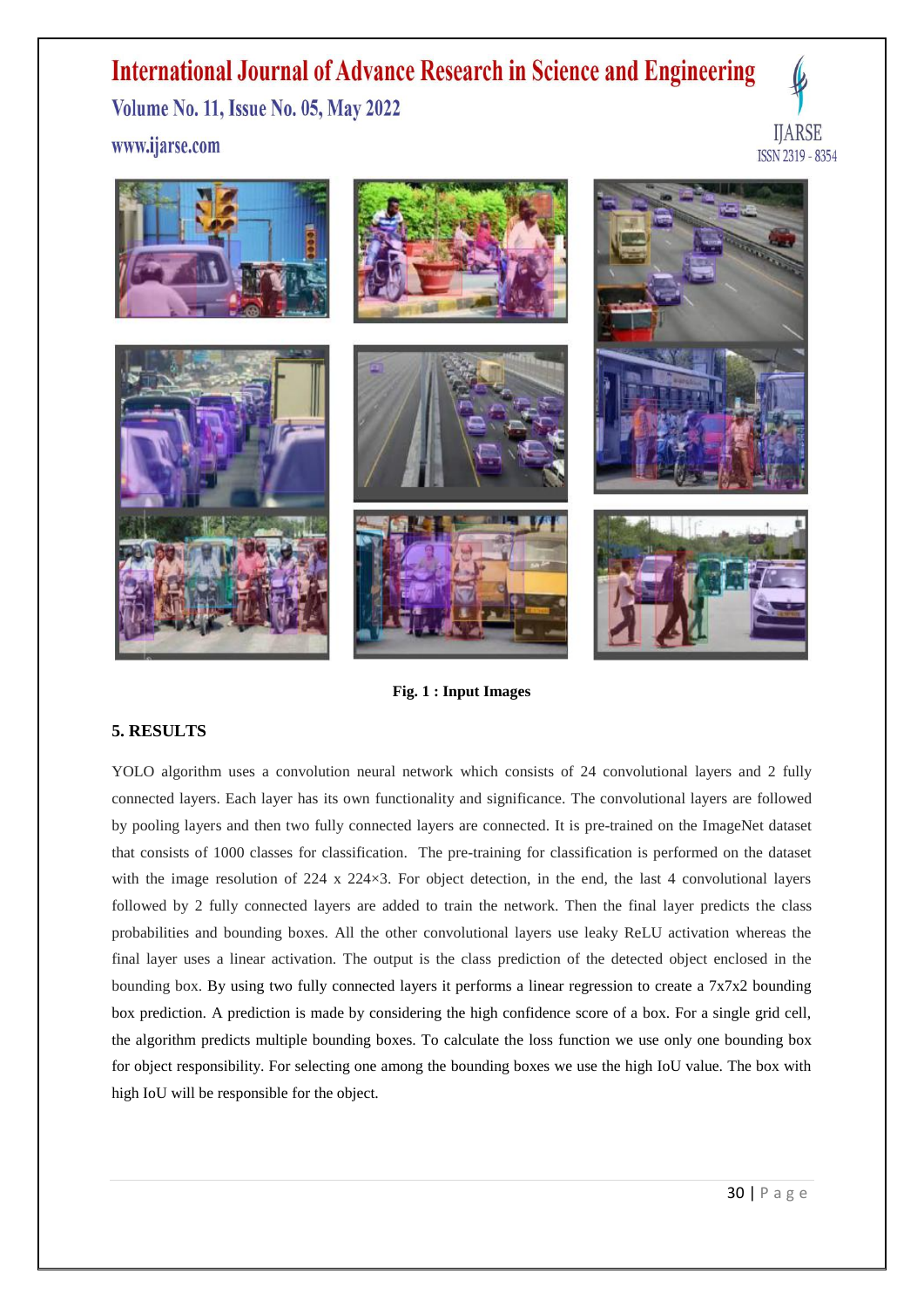**Volume No. 11, Issue No. 05, May 2022** 

www.ijarse.com





**Fig 2 : Object Detection Using YOLO**

#### **6. CONCLUSION**

In this paper, object detection is done on images by training detector for custom dataset consisting of 600 images for 6 specific classes. The object detection is done using YOLOV3 detector. The model can be tried for more epochs and model can be fine tuned for improved accuracy and precision. In future, the model can be extended to train more classes. It can also be extended for videos in different domains and different objects can be detected and tracked. Different types of object detectors like R-CNN, SSD can also be used and the results can be compared against each others.

#### **REFERENCES**

- 1. D J. Redmon and A. Farhadi, "Yolov3: An incremental improvement," arXiv preprint arXiv:1804.02767, 2018.
- 2. Mekonnen and F. Lerasle, "Comparative Evaluations of Selected Tracking-by-Detection Approaches," IEEE Transactions on Circuits and Systems for Video Technology, vol. 29, no. 4, pp. 996-1010, 2019.
- 3. Y. Lecun, L. Bottou, Y. Bengio, and P. Haffner, "Gradient-Based Lerning Applied to Document Recognition," proc. IEEE, 1998.
- 4. T. F. Gonzalez, "Handbook of approximation algorithms and metaheuristics," Handbook Approx. Algorithms Metaheuristics, pp. 1–1432, 2007, doi: 10.1201/9781420010749.
- 5. K. Simonyan and A. Zisserman, "Very deep convolutional networks for large-scale image recognition," 3rd International Conference on Learning Representation ICLR 2015 - pp. 1–14, 2015.
- 6. C. Szegedy , "Going Deeper with Convolutions," 2015, doi: 10.1002/jctb.4820.
- 7. K. He, X. Zhang, S. Ren, and J. Sun, "Deep Residual Learning for Image Recognition," doi: 10.1002/chin.200650130.
- 8. J.Redmon, S.Divvala and R.Girshick, "You Only Look Once: Unified, Real-Time Object Detection", The IEEE Conference on Computer Vision and Pattern Recognition , 2016.